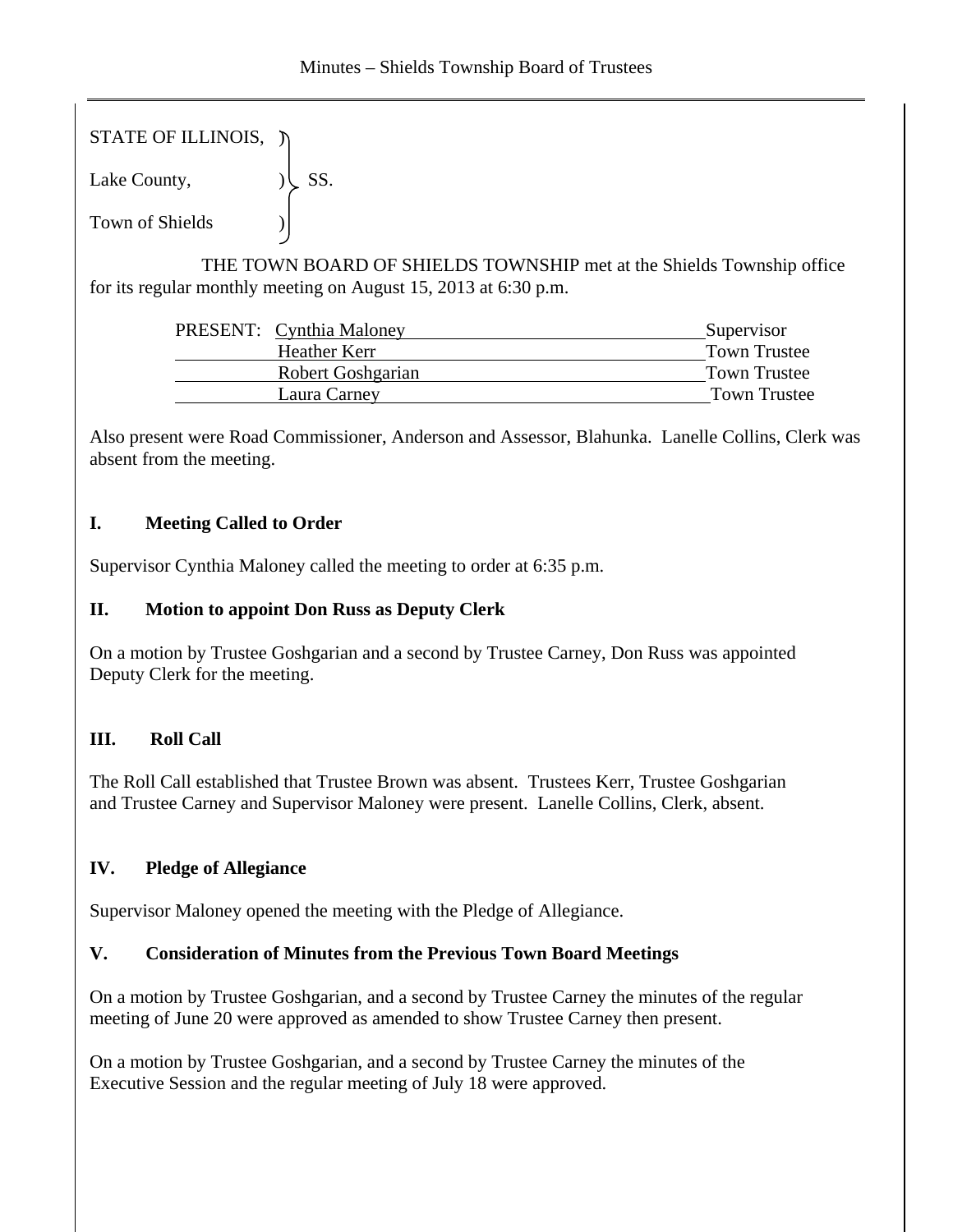### **VI. Payment of Bills**

**A. Town Fund Bills:** On a motion by Trustee Kerr, and a second by Trustee Goshgarian the Town Fund bills were approved for payment.

#### **B. Road and Bridge Bills:**

Regarding the Road & Bridge bills, Trustee Kerr questioned Commissioner Anderson regarding mileage reimbursements for the use of the Commissioner's private car noting that \$100 per month amounts to nearly \$5,000 of his 4-year term. Commissioner Anderson explained that when the township trucks are in use he must use his own car to supervise effectively. Trustee Kerr also asked about fire extinguisher maintenance, culvert replacement and tree maintenance. On a motion by Trustee Carney, and a second by Trustee Goshgarian the bills were approved for payment of \$5283.78.

#### **C. General Assistance Bills:**

On a motion by Trustee Kerr and second by Trustee Goshgarian the bills for General Assistance were approved for payment.

#### **VII. Old Business:**

**A.** On a motion by Carney/Goshgarian the Supervisor was given discretionary authority for all usual payments and for unusual payments less than \$500. Unusual payment greater than \$500 require the collaboration of two Trustees.

**B.** We watched a video of a grateful "Pastor Trudy" who is to receive a FEMA grant to mitigate flood damage. Shields Township is used as a conduit so that FEMA does not disburse directly to a church.

**C.** The Audit Report revealed that Assessor Blahunka had both approval and disbursing authority. On a motion by Trustee Goshgarian and second by Trustee Carney the report was approved.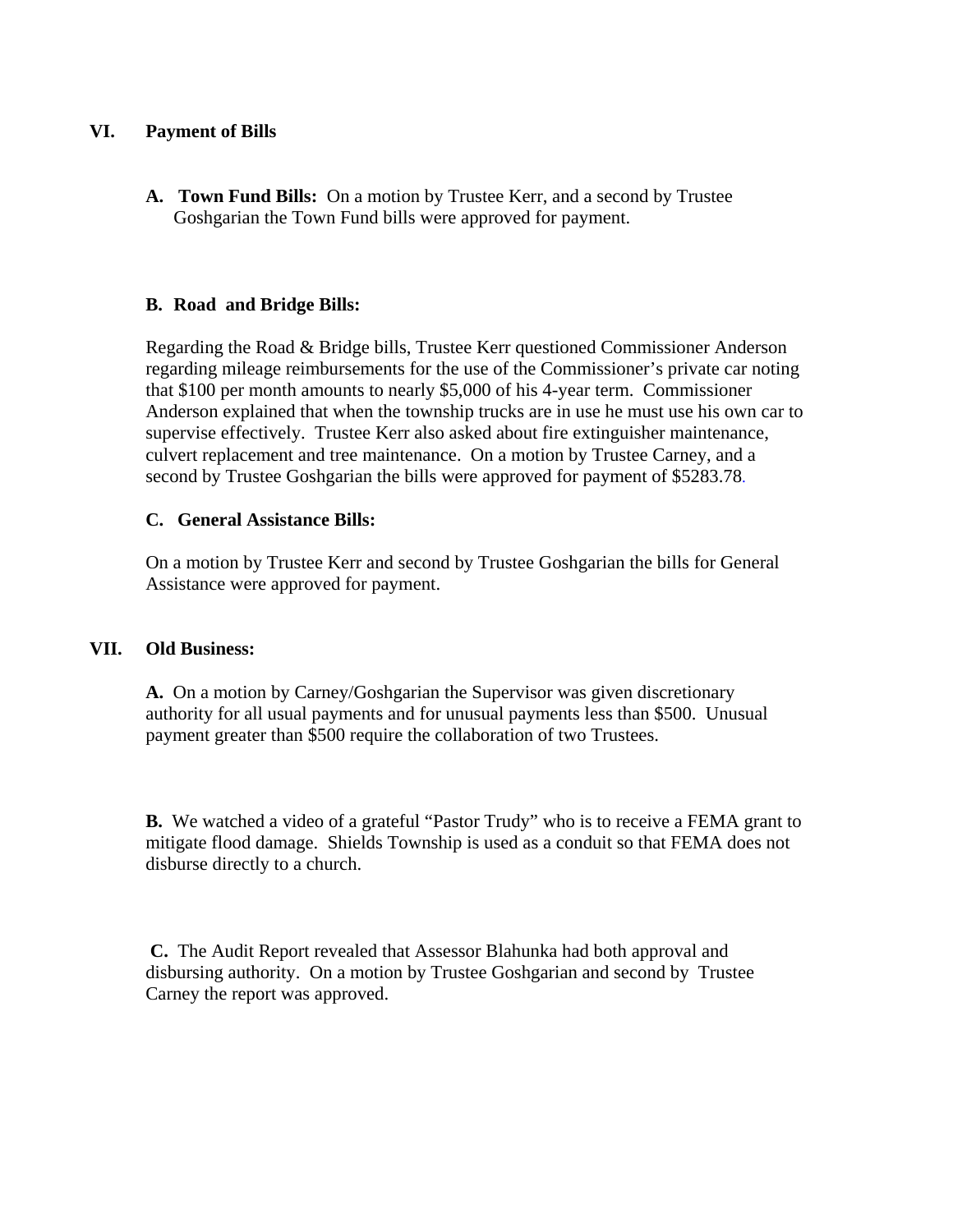### **VIII. Public Comment:**

**Janice Schnobrich, 766 Mawman**: She noted that in spite of a 3-minute limitation on public comment, Dan Rogers spoke for 19 minutes of a recent 55 minute meeting.

**Dan Rogers, 610 Adelphia:** He spoke regarding Mrs. Schnobrich and Commissioner Anderson's mileage. Trustee Carney noted that even if past Road Commissioners did not request mileage reimbursements, they had higher salaries than Commissioner Anderson. Mr. Rogers had a colloquy with Commissioner Anderson regarding phone messages.

**Sherry Gillen, 175 Margate Court:** Mother of Caroline and Cathy who are mildly autistic. Noted that transportation service for the disabled provided by the school district is not available for those older than 21.

 **Jane Rubin, 426 West Sheridan Place:** Mother of Downs Syndrome child. Engaged by Goshgarian who asked about the number of disabled children in the area and by Carney who asked about the county-level committee working on this matter.

**Tim, 430 West Hawthorne Court:** Needs a ride to the bus in Vernon Hills.

**Kathy Siebert, 430 West Hawthorne Court:** Mother of Tim. Tim lives in Highland Park 4 nights each week. He works 5 days each week in Buffalo Grove. Trustee Carney asked about Senior Center car service and was told that they give seniors priority.

**Jim Carr, 935 Basil:** Objects to the 3-minute time limit on public comment.

## **IX. New Business:**

- **A.** Related to much of the Public Comment, the LCCTSC was discussed, a transportation cooperative of Lorraine, Vernon Deerfield, West Deerfield and Shields. Supervisor Maloney said that she had only today received and distributed binders of information received from the county and tabled consideration of a nonbinding resolution of endorsement until the next meeting. Trustee Carney noted that Lake Forest overlaps four townships and North Chicago overlaps two, suggesting that this initiative should be county-led, not township-led considering the burden of township salaries, especially those other than Shields. Trustee Goshgarian reassured the public commenters. Supervisor Maloney echoed Trustee Carney's comments about efficiency. Trustee Carney noted that Shields support a cash cab budget for North Chicago.
- **B.** Supervisor Maloney suggested that the building lease should be discussed in Executive Session and tabled discussion until the next meeting.